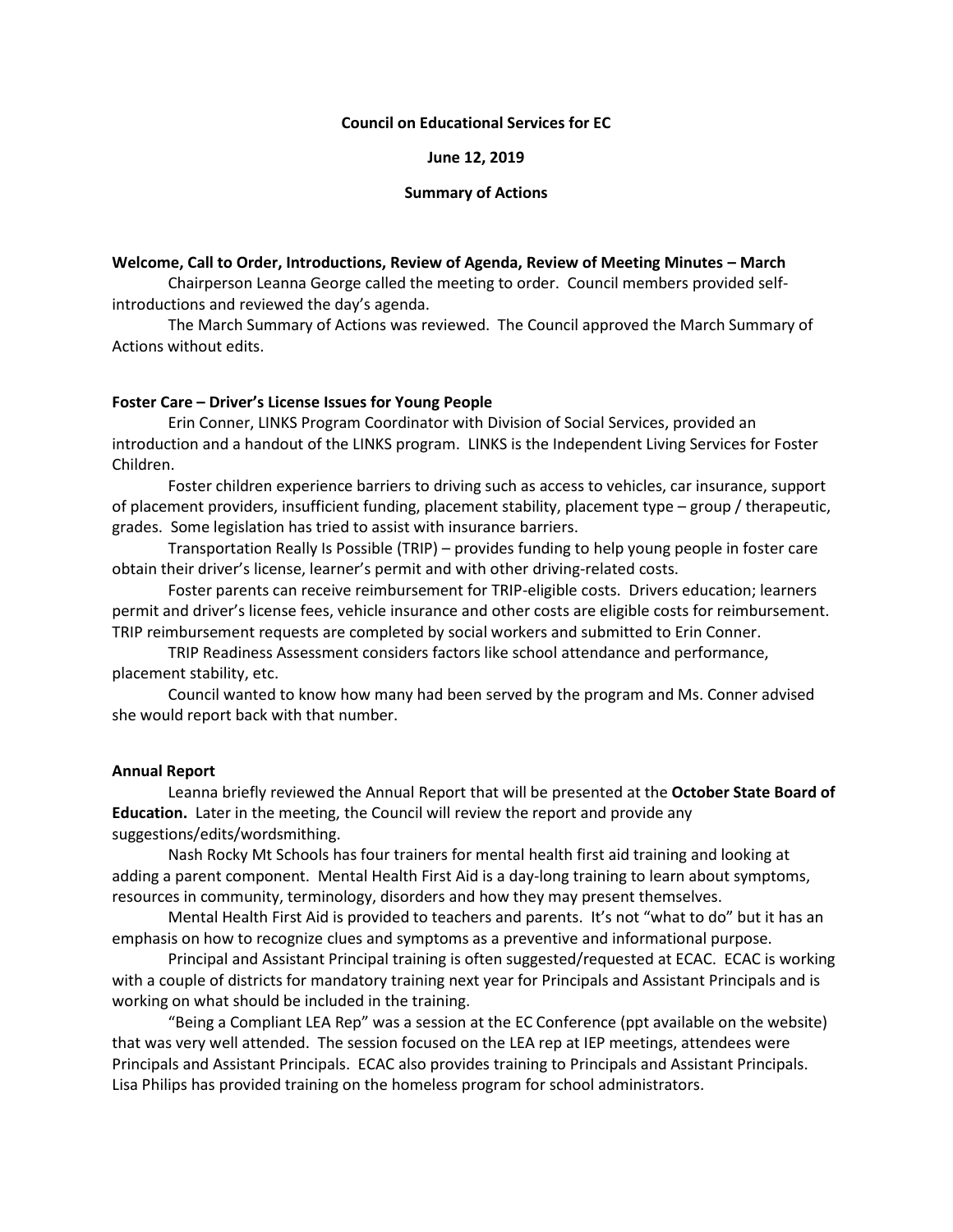Training for current Principals and Assistant Principals and those waiting/learning to be Principals/Assistant Principals was a working suggestion. Webinar based mode of delivery was encouraged.

# **NC Center for Safer Schools / Task Force**

Kym Martin, Executive Director, NC Center for Safer Schools (CSS), has an extensive special education connection beginning early in her life by being a nanny for a girl with autism and babysitter for child with cerebral palsy. She also has a long career working with EC students. Ms. Martin will review what CSS and the task force has done so far and secure thoughts and feedback from the Council for future areas of focus.

CSS started in March 2013 after the Sandy Hook tragedy and is working with the Sandy Hook Promise Foundation on a student app to report suspicious activities. One of the founders of Sandy Hook Promise is a parent of student killed. The shooter went into the special education classroom. CSS also includes training for "wingman" for EC students.

Mental health is first topic when discussing safer schools. Shooter had diagnosis of Asperger's. A school shooting tragedy does make mental health a discussible topic instead of forbidden.

CSS takes a new broad look at school safety: physical security and emergency response; mental health and students with special needs; school climate and discipline. Most schools have adopted this approach as well.

CCS is hoping School Resource Officer (SRO) annual training will be mandated in the near future. The curriculum is being developed in collaboration with NC Justice Dept.

There is a mental health first aid program created for schools, which is a training program to recognize signs and/or resources. There is also a mental health first aid program for youth, so teenagers could be educated on warning signs, etc. CSS developed a suicide prevention toolkit.

School climate – bullying and cyberbullying is at the heart of school safety and violence. School administrators need to support teachers when they report bullying. Students utilizing anonymous reporting via phone apps is a huge factor. Peer tutoring has tremendous benefits.

SROs are critical to the safety of EC students. However, they need training to work with students with special needs, physical and otherwise, and need to know each student in the school without violating HIPPA/FERPA. SROs should be encouraged to meet the students in EC classes and interact with student body in general in order to develop a positive, friendly relationship. Parents should also be aware there could be an interaction of EC students and SRO personnel. Some LEAs have "day" of fire, police and rescue visit for the day. There are approximately 1300 SROs in the state; most high schools have one, middle school SROs are increasing; and just a few in elementary schools.

MOUs between school and law enforcement should have clear expectations, ie not carpool duty, not there to be called in on all disciplinary actions.

Critical Incident Response Training for school faculty- establishes a uniform response by schools all across the state, primarily in the case of school shooter and/or weather-related emergency. This has zero impact on how law enforcement or first responders respond to critical incidents at the school. Only changes what he may see once they are on-scene. The critical incidence response training focuses more on be aware of what's going on, not the standard – go to classroom, close the door. If class is on playground, shooter running into building, teacher would not take students into classroom and close door. There is a minimum requirement of once year active shooter drill per school. This training is also available to non-public schools as well.

There are barriers for the evacuation of EC students that need improvement. Not all schools are equipped with buses, at all times, to handle wheelchair evacuations. There needs to be viable alternatives.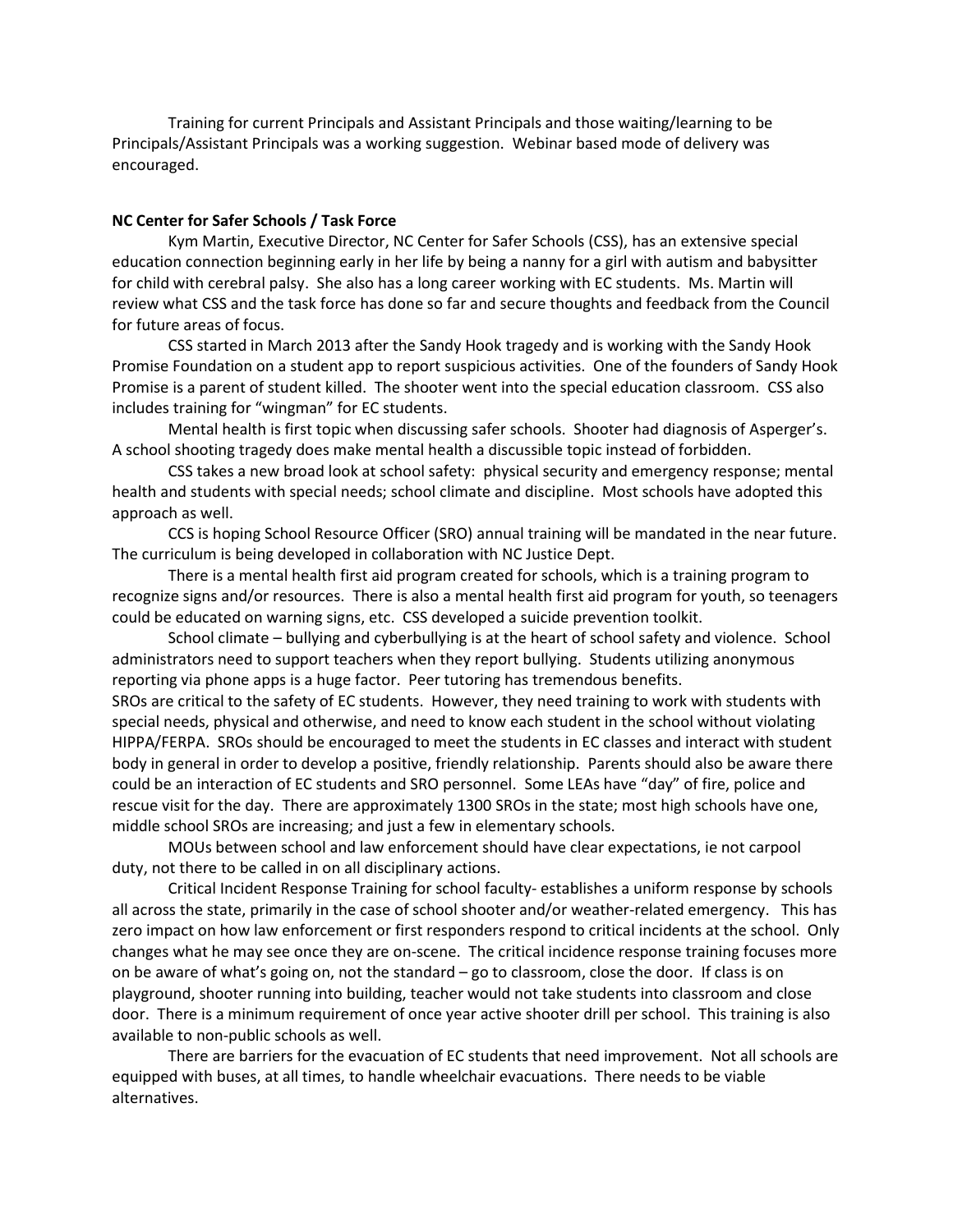The Council has great concerns for emergency planning relative to EC students. The Council should have this topic as committee work in order to produce strong, solid recommendations in this area of need. Re-unification after the event is also a part of the plan.

Each school has an emergency management plan, low incidence population portion does not always state specifics and it changes every year based on student population. Working on classroom specific plans; ie what is specifically outlined for students. Managed care organizations also offer crisis intervention training.

It was suggested that each IEP have a section for emergency planning procedures and possible the formation of a stakeholder group to focus on crisis plans. The stakeholder group should include young people as well.

Training grants are a great way to focus on EC. Not so much to focus on the disabilities but be aware of emotional and/or physical challenging aspects. Parents have advised children that report bullying are not taken seriously a lot of times. Students' ability to report is an important aspect to include in training.

# **AU Policy Changes**

Sherry Thomas, Director of Exceptional Children Division, advised that the Council would receive the same AU presentation as presented to the State Board of Education and questions from the Council would be taken at the end of the presentation. Lynn Makor, School Psychology and Traumatic Brain Injury (TBI) Consultant; and Lauren Holahan, Occupational Therapy (OT) Consultant, were introduced as the presenters. The goal is to help educate and help Council understand what the proposed changes really mean.

The proposed changes do not limit or restrict anything related to the federal regulations or the definition of autism spectrum disorder, does not narrow the identification process, and does not place any unnecessary restrictions on IEP teams. One of the original goals was to improve the alignment with definition and eligibility based upon what we know today about autism and improve alignment of NC policies with effective practices.

Autism is the fourth most prevalent disability category in NC.

Specific Learning Disability (SLD) is 35.4%

Other Health Impaired is 17.5%

Speech/Language Impairment is 14.1%

Autism is 11.1%

Intellectual Disability is 8.1%

It appears AU may outnumber SLP in the next year or so based on the expectant trend of increasing percentage. Each year there is an increase of approximately 1300 children in the AU category.

The goal of the recommended policy change is better alignment between community providers and school provides to minimize fragmentation of services. Consistency in identification is a major factor in what EC Division set out to accomplish.

The federal definition has three components identified as having autism, student demonstrates a significant impact on communication (verbal and nonverbal) and difficulty with social interaction. Emotional characteristics should not be an automatic ASD classification. Need to do a better job of collecting symptoms that present themselves in the early development period. OT should be included with IEP Team screening/evaluation for ASD.

Current eligibility requires the child to meet three out of four of the following:

Impairment in communication;

Impairment in social interaction;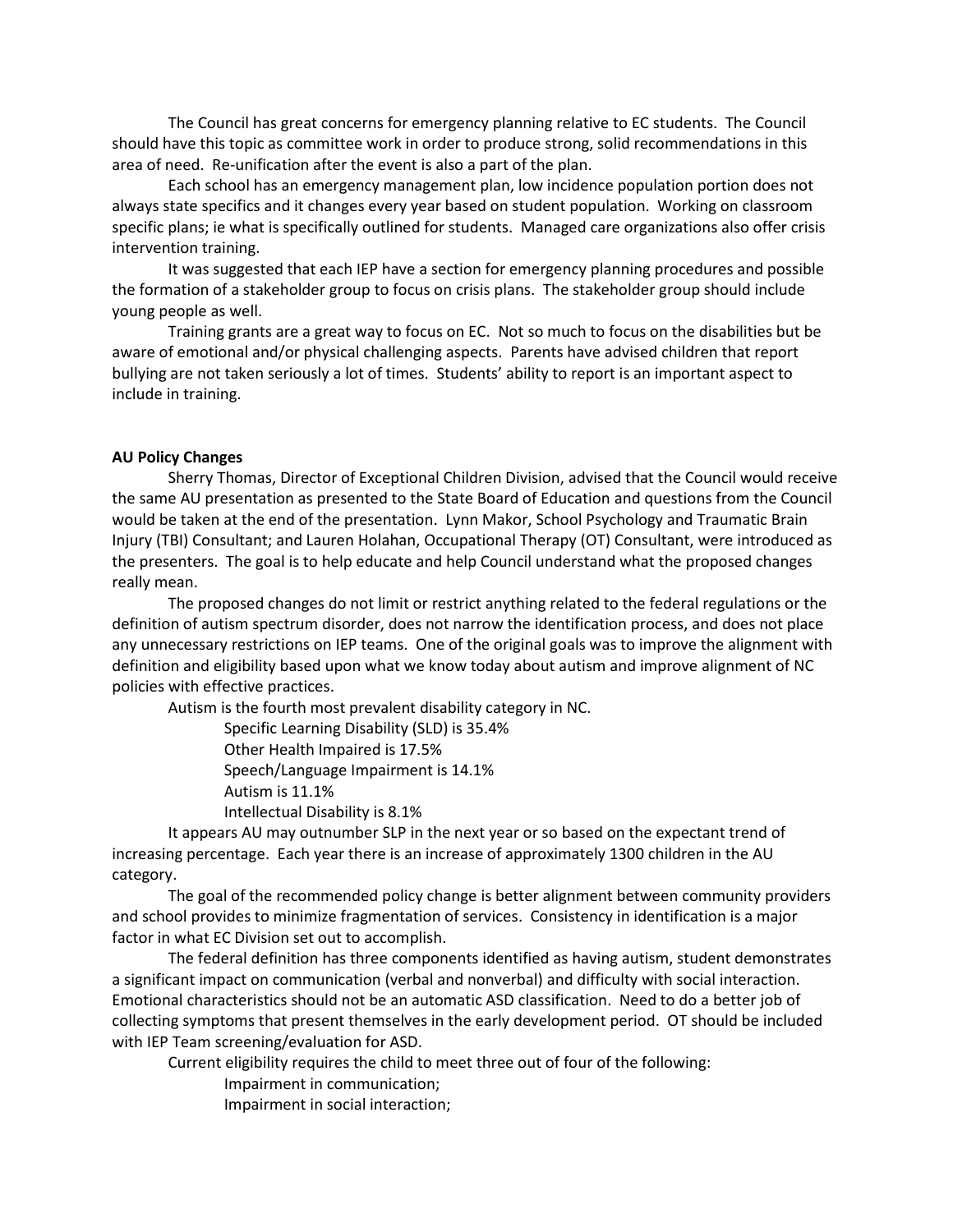Unusual responses to sensory experiences; or

Restrictive, repetitive or stereotypical pattern of behavior, interest and/or activities. The proposed changes just more clearly define what IEP Teams are to look for because NC has a lot of students with autism and we don't want to miss any of them that need services, but also don't want to incorrectly identify students by being too broad. It doesn't change anything in terms of what is being investigated.

There was a public comment period prior to the proposed policy. Public comments, in general, were supportive of the changes. There was also critical feedback around the wording of the changes relating to social developmental history and behavioral assessment. Adjustments were made based on that feedback and are incorporated in the proposed policy.

The purpose of the presentation today was to hopefully provide clarity and understanding around the proposed policy changes. The EC Division will also be scheduling additional parent forums on the proposed changes in every region from June 20 through July 25 with this same presentation. It will be an opportunity to take questions from parents about understanding and clarity of the policy change. It was suggested the presentations be held 6:00 pm – 8:00 pm (instead of 5:00 pm – 7:00 pm).

The State Board of Education asked the Council for a written position statement regarding the policy change for the August State Board of Education meeting.

#### **Annual Report**

The Council reviewed the annual report and provided suggestions and edits. The annual report will be presented to the SBE in October.

## **Public Comments**

One emailed public comment was received. It related to contracting of services. The concern is the contracting process/requirements are being a barrier to schools being able to access services.

Universal contracts/contract processing across the state is not realistic. Each district/school has such unique needs and many factors effect the rates of each varied service. For example, the transportation rate in a rural area versus an urban area.

#### **Committee Work**

Leanna advised Council she is willing to serve a second term as Chairperson but will open nominations and voting at next meeting.

The Council had a big discussion regarding school safety teams.

#### **Significant Disproportionality Update**

Nancy Johnson reminded the Council of previous information allowing a two- year delay for States' implementation of Equity in IDEA/significant disproportionality until July 1, 2020 for determinations in Spring of 2021.

In March 2019 a federal judge ruled that US OSEP violated law in delaying implementation. In May 2019 OSEP issued statement expecting state to implement the new standards from the 2016 regulation.

Changes as a result of new regulations are: